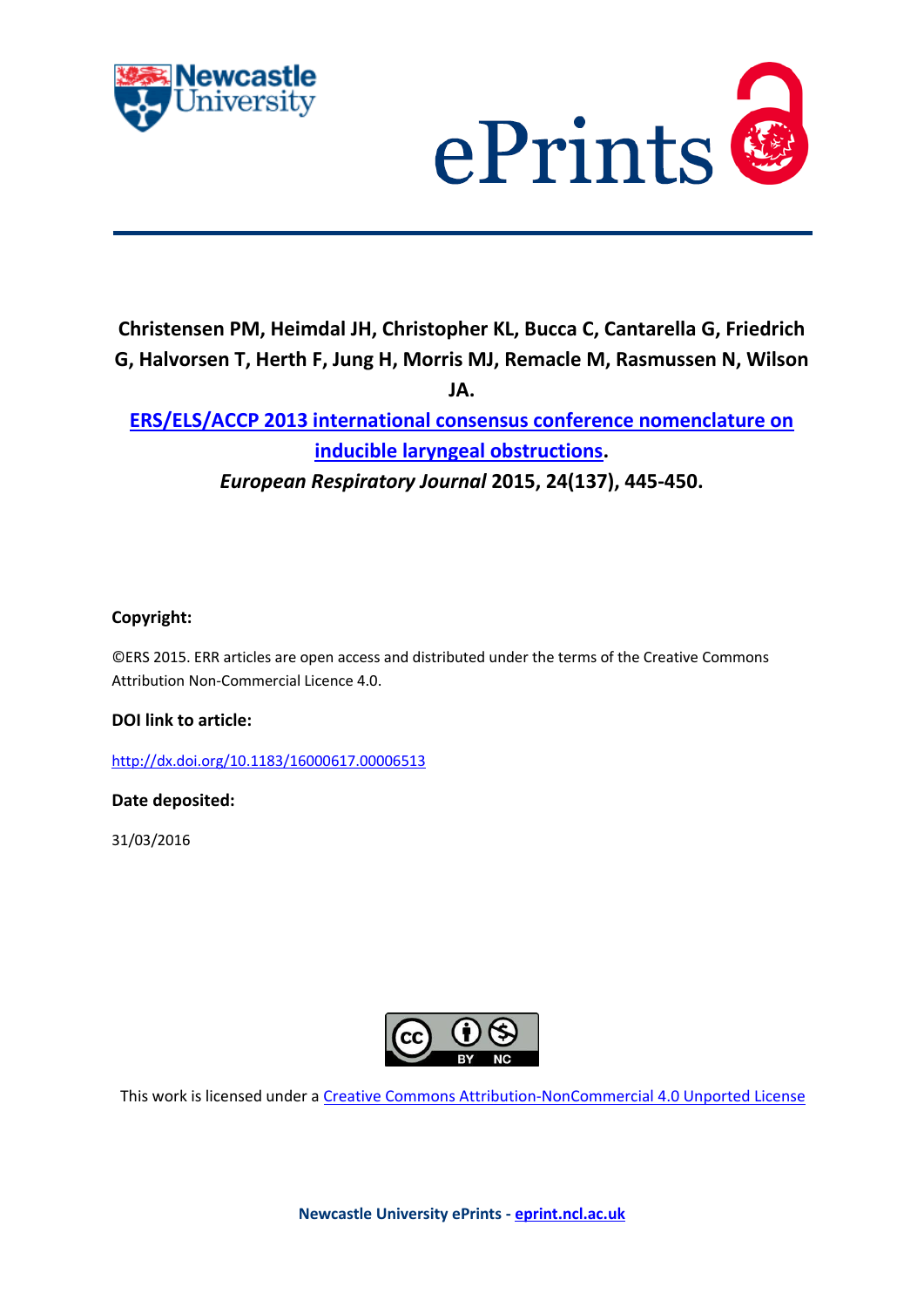

# ERS/ELS/ACCP 2013 international consensus conference nomenclature on inducible laryngeal obstructions

Pernille M. Christensen<sup>1</sup>, John-Helge Heimdal<sup>2</sup>, Kent L. Christopher<sup>3</sup>, Caterina Bucca<sup>4</sup>, Giovanna Cantarella<sup>5</sup>, Gerhard Friedrich<sup>6</sup>, Thomas Halvorsen<sup>7</sup>, Felix Herth<sup>8</sup>, Harald Jung<sup>9</sup>, Michael J. Morris<sup>10</sup>, Marc Remacle<sup>11</sup>, Niels Rasmussen<sup>12,13</sup> and Janet A. Wilson<sup>14</sup> on behalf of the ERS/ELS/ACCP Task Force on Inducible Laryngeal Obstructions

Affiliations: <sup>1</sup>Danish Paediatric Pulmonary Service, Rigshospitalet, University of Copenhagen, Copenhagen, Denmark. <sup>2</sup>Dept of Otolaryngology, Haukeland University Hospital, Bergen, Norway. <sup>3</sup>Dept of Medicine, University of Colorado School of Medicine, Denver, CO, USA. <sup>4</sup>Dept of Medical Sciences, University of Turin, Turin, Italy.<br><sup>5</sup>Dept of Otelaryngelegy, Eondazione IBCCS Co, Granda Ospedale Maggiore Peliclinice, Milan, Italy. <sup>6</sup>Dept o Dept of Otolaryngology, Fondazione IRCCS Ca' Granda Ospedale Maggiore Policlinico, Milan, Italy. <sup>6</sup>Dept of Phoniatrics, Speech and Swallowing, Ear, Nose and Throat University Hospital, Medical University of Graz, Graz,<br>Austria. <sup>7</sup>Dept of Pediatrics, Haukeland University Hospital, Bergen, Norway. <sup>8</sup>Thoraxklinik, Universit Surgery, Louvain University Hospital of Mont-Godinne, Yvoir, Belgium. <sup>12</sup>Dept of Otorhinolaryngology, Head and Neck Surgery and Audiology, Rigshospitalet, University of Copenhagen, Copenhagen, Denmark. 13Faculty of Health and Medical Sciences, University of Copenhagen, Copenhagen, Denmark. 14Dept of Otolaryngology Head and Neck Surgery, Newcastle University and Freeman Hospital, Newcastle upon Tyne, UK.

Correspondence: Pernille M. Christensen, Danish Pediatric Pulmonary Center, Rigshospitalet, 5003 Blegdamsvej 9, 2100 Copenhagen E, Denmark. E-mail: [p.christensen@dadlnet.dk](mailto:p.christensen@dadlnet.dk)

ABSTRACT Individuals reporting episodes of breathing problems caused by re-occurring variable airflow obstructions in the larynx have been described in an increasing number of publications, with more than 40 different terms being used without consensus on definitions. This lack of an international consensus on nomenclature is a serious obstacle for the development of the area, as knowledge from different centres cannot be matched, pooled or readily utilised by others. Thus, an international Task Force has been created, led by the European Respiratory Society/European Laryngological Society/American College of Chest Physicians. This review describes the methods used to reach an international consensus on the subject and the resulting nomenclature, the 2013 international consensus conference nomenclature.



@ERSpublications

The condition leading to episodes of feeling like you cannot breathe now has a name: inducible laryngeal obstructions <http://ow.ly/OMaNl>

#### Introduction

Individuals reporting episodes of breathing problems caused by recurring variable airflow obstructions in the larynx have been described in an increasing number of publications.

Received: Aug 28 2013 | Accepted after revision: Oct 07 2013

Support statement: The Task Force received a grant from the ERS to cover secretarial costs and subsistence during meetings. Travel and accommodation expenses for ERS members of the Task Force, in connection with the Copenhagen meeting, were also covered by the grant.

Conflict of interest: Disclosures can be found alongside the online version of this article at<err.ersjournals.com>

Provenance: Submitted article, peer reviewed.

Copyright ©ERS 2015. ERR articles are open access and distributed under the terms of the Creative Commons Attribution Non-Commercial Licence 4.0.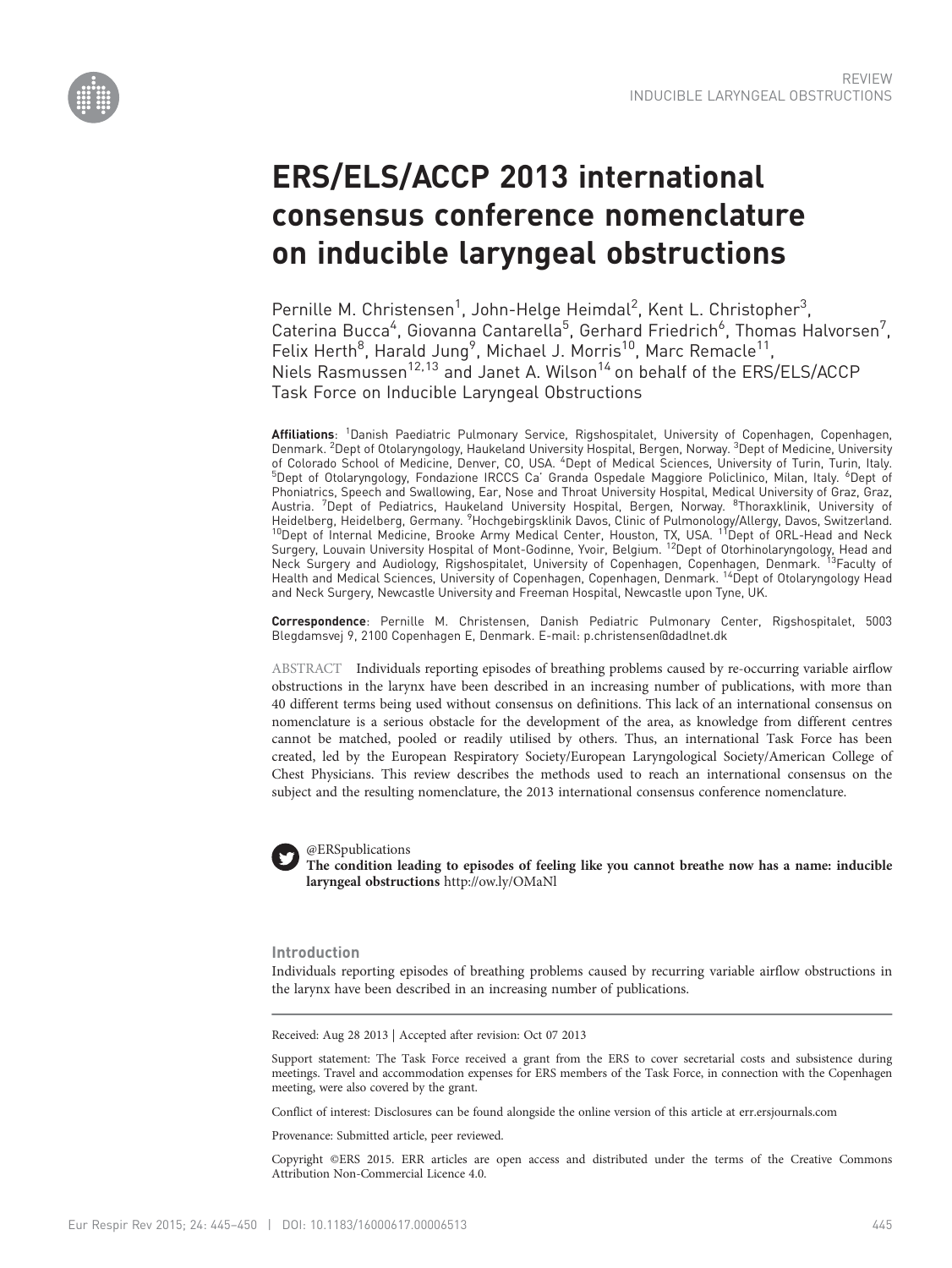Despite the occurrence of common traits and clear laryngoscopic features, more than 40 different nomenclatures have been employed [\[1](#page-5-0)–[43\]](#page-6-0).

The terminology is, to say the least, confusing. On the one hand, similar laryngoscopic findings and/or symptomatology (e.g. onset/termination of attacks post-exposure, inducers of attacks, causation and patient demographics) have been described with different terms [[4, 7](#page-5-0), [14, 17, 22](#page-5-0), [28, 29, 37](#page-6-0), [44](#page-6-0)–[46](#page-6-0)], while on the other hand the same nomenclature has been used to describe differing clinical features [\[47](#page-6-0)–[52\]](#page-6-0). This lack of an international consensus on nomenclature prevents research and expertise from different centres from being matched, pooled or readily utilised by others and effectively hampers progress in the area.

Due to this, a committee on exercise-induced laryngeal obstruction was initially created by the European Laryngological Society. To expand the reach beyond exercise as an inducer and to include a greater variety of experts an international Task Force led the European Respiratory Society (ERS)/European Laryngological Society (ELS), with subsequent inclusion of the American College of Chest Physicians (ACCP), was created. This report describes the methods used to achieve an interdisciplinary and international consensus on relevant nomenclature, which has been termed the 2013 international consensus conference nomenclature.

#### Process of creating the consensus

A review of the literature was performed to identify variations of conditions and an initial discussion on nomenclature took place at the 2010 ELS conference in Vienna, Austria. Once approved (on October 13, 2010), the Task Force met in Copenhagen, Denmark, on April 7–8, 2011, where variations of the conditions were discussed based on: 1) laryngoscopic recordings of cases collected by the Task Force members; 2) cases/studies described in the literature following an extensive PubMed search using the keywords vocal cord dysfunction, paradoxical vocal fold motion, and exercise induced laryngomalacia; and 3) reviews of references identified and articles collected by Task Force members over the years.

The literature review and case discussion made it clear that we are faced with a variety of conditions with varying laryngoscopic findings, symptomatology and aetiology sharing common traits. Based on the common traits a definition and an umbrella term to cover the group of conditions were agreed upon. A system for sub-categorisation was also agreed upon, in order to improve understanding and clarify future research initiatives.

A draft for the consensus report was completed based on these agreements and was revised and approved by all members of the Task Force. The article was then submitted to each of the societies for further scrutiny. Once the article had been pre-approved by all three societies it was submitted for publication.

The proposed nomenclature

Name of nomenclature: 2013 international consensus conference nomenclature.

Definition of the group of conditions: inducible laryngeal obstructions causing breathing problems.

Umbrella term for the group of conditions: Ilo.

System of sub-categorisation: as very little is scientifically proven in this area and the variety of conditions are not fully known it was agreed that any condition within the umbrella term should be named using descriptive terms rather than set names. As knowledge grows we envision an expansion of the classification system. At present only two domains are mandatory in describing a case or condition under study. These two domains are described below.

#### The inducer

This is the mechanism by which the individual episode of laryngeal obstruction causing breathing problems is manifested. The following must be described. 1) Identify the inducer of the individual episode, e.g. exercise, emotional stress and irritant. It is recognised that in some cases the inducer may not be readily identified. In these cases this must be clearly stated. 2) Specify the event by which the subject is exposed to the inducer, e.g. high-intensity training, competitive sporting event, domestic argument or exposure to cigarette smoke. It is recognised that in some cases an associated event may not be readily identified. In these cases this must be clearly stated. 3) Specify the time relationship of the onset of the episode (breathing problems) to the exposure of the inducer, e.g. during the exposure, within a few minutes post-exposure, several hours post-exposure, sporadic/unpredictable, etc. No response is needed if an inducer is not readily identifiable.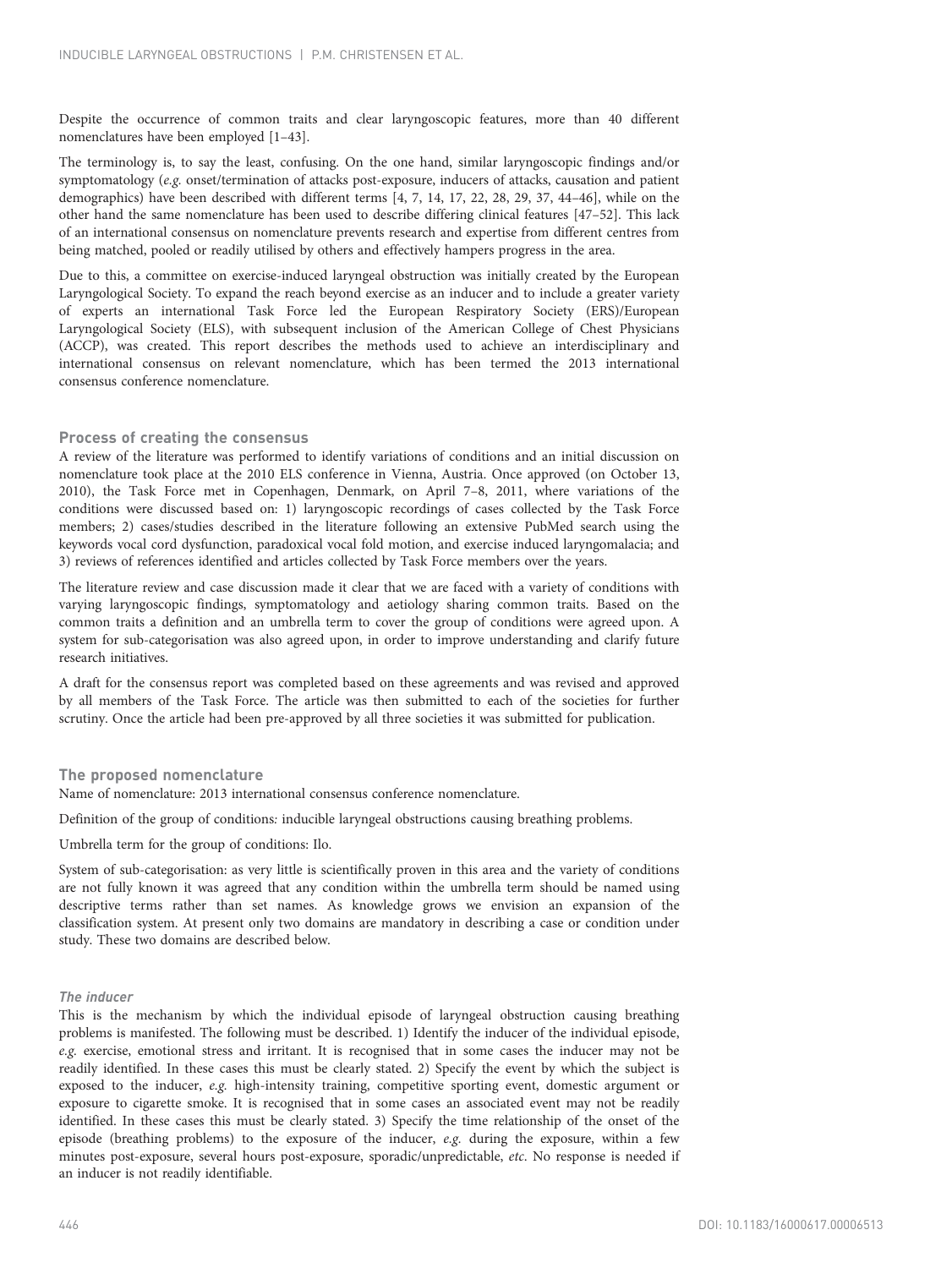#### Laryngoscopic findings

Certain points must be covered in the description of laryngoscopic findings, including the circumstances under which they were obtained. The laryngeal features change from baseline to the point of maximal obstruction. Furthermore, in cases of combined supraglottic and glottic involvement the two levels of obstruction may not be co-temporal throughout the attack. Therefore, it is imperative that the exact circumstances for diagnostic laryngoscopy and the choice of laryngoscopic images to be described for sub-category are reported in detail. For multilevel obstruction, each component level requires a separate description. With regards to the laryngoscopic images for specific sub-category description, the following must be reported.

1) The location of the obstruction, i.e. supraglottic (the arytenoid regions, epiglottis or false vocal folds), glottic (the true vocal folds) or both supraglottic and glottic. Note that according to ELS consensus, vocal fold is used instead of vocal cord. 2) The phase of the respiratory cycle during which the obstruction is present, i.e. inspiratory, expiratory or both inspiratory and expiratory. 3) The onset of the laryngoscopically visible obstruction, i.e. fast onset from one breath to the next or slow onset over several breaths. 4) The resolution of the laryngoscopically visible obstruction after cessation of exposure to the inducer (if the obstruction becomes visible during exposure), i.e. fast resolution within 5 min or slow resolution taking >5 min. Note that in cases where 3) and 4) cannot be observed this must be clearly stated and the reason given.

The descriptive terms should be given in the following order: inducer of the single attack followed by the umbrella term and then the description of the laryngoscopic findings, e.g. exercise-induced Ilo glottic, inspiratory, fast onset, fast resolution type. In case of an obstruction at both the supraglottic and glottic levels, the obstructive level at onset must be mentioned first, e.g. exercise-induced Ilo supraglottic, inspiratory, slow onset, fast resolution type with a glottic, inspiratory, fast onset, fast resolution type occurring after the onset of the supraglottic obstruction. A summary of the nomenclature structure is presented in table 1.

#### Excluded mimics of Ilo

Certain conditions with laryngoscopic evidence of recurring variable obstruction of the larynx will not fall under the umbrella term. These conditions can be obstruction in the airways distal to the larynx (such as tracheomalacia), tracheal stenosis and asthma [\[53](#page-6-0)–[55](#page-6-0)].

Laryngeal spasm is a well-described response to mechanical stimulation of the laryngeal mucosa, such as intubations and aspiration, which results in breathing problems [[56](#page-6-0)–[58\]](#page-6-0). When the mucosa is stimulated the true, as well as the false, vocal folds will swiftly adduct causing an instantaneous complete obstruction of the larynx, which may last for variable periods of time depending on the nature of the stimulus [[58](#page-6-0)].

#### Debate and discussion

We must acknowledge the limited scientific base of the area due to the equally limited list of studies with laryngoscopic verification. Therefore, in agreeing the nomenclature, it was stressed that the nomenclature had to be flexible in order to remain mutable as the scientific base grows (i.e. not carry any suggestions of underlying causes), yet without compromising the present necessity for a clear and very specific description to allow research to evolve.

For the core definition, we focussed on common traits described throughout the published cases and studies that could be used to identify the patient without making assumptions on underlying causes. These common traits are: 1) the attack-like or varying nature of conditions; 2) the location of the airflow limitation; and 3) the primary symptoms being breathing problems. These are described as "inducible", "laryngeal obstruction" and "causing breathing problems" within the definition.

#### Inducible

The attack-like or varying nature of the conditions is incorporated in the published literature as episodic, inducible, factitious, functional, hysterical, intermittent, paradoxical, recurrent or variable. The terms

#### TABLE 1 2013 international consensus conference nomenclature

#### Definition

Inducible laryngeal obstructions causing breathing problems Umbrella term

#### Ilo

Sub-categories

Based on predefined descriptive terms that must include inducer(s) of the single attack and laryngoscopic findings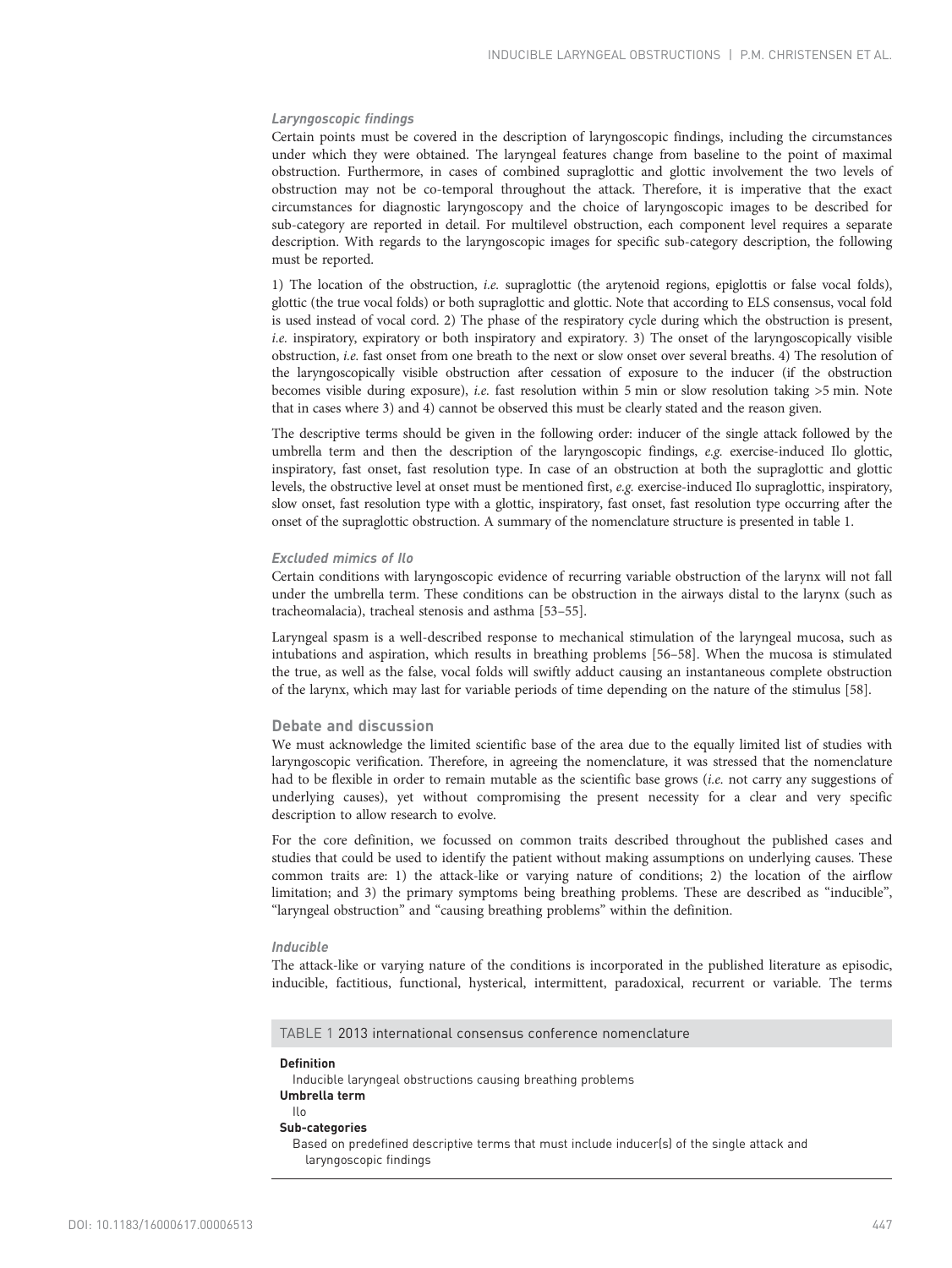factitious, hysterical and functional were all rejected by the Task Force as they assume a psychogenic basis. Although it is clear that some of the cases have a psychogenic cause, this is not true for all the sub-categories and, thus, the term is not appropriate for the generic definition. The term paradoxical also has, when translated into some languages, a psychogenic connotation. Furthermore, it would not convey the distinction between physiological vocal fold expiratory closure and abnormal "expiratory glottic Ilo". Episodic, recurrent, variable and intermittent suggest a randomness of the conditions, and were rejected. Although there are some cases where an inducer cannot be readily identified [[59](#page-6-0)–[61\]](#page-6-0), something, either known or unknown and intrinsic or extrinsic, has to cause the change in the larynx between asymptomatic and symptomatic periods. The term inducible, however, infers the existence of underlying mechanisms that differentiate symptomatic from asymptomatic periods, yet is free from assumptions on causation. "Inducible" was, therefore, chosen to describe the attack-like/varying nature of the conditions, as well as to underline to both patients and professionals that an underlying cause does exist, even in cases where an inducer of the single attack may not be readily identified.

#### Laryngeal obstruction

The location of the airflow restriction is not confined to either the vocal folds or the supraglottic structures, but is limited to the larynx. As to the biomechanics of the airflow limitation, several terms have been used in the literature, including: dysfunction, paradoxical motion or movement, dyskinesia/ dyskinesis, adduction, constriction, malfunction, nonorganic obstruction, functional paralysis, spasm and obstruction. Some of these suggest an active process (adduction, constriction and spasm), while others imply a psychogenic pathogenesis ( paradoxical motion/movement, functional paralysis and nonorganic obstruction). Dyskinesia/dyskinesis suggests that the conditions are abnormal, however, it says nothing about the nature of the abnormality i.e. airflow limitation. This leaves dysfunction, malfunction and simply obstruction. The phrase "causing breathing problems" incorporates the less specific terms dysfunction and malfunction. Therefore, use of "laryngeal obstruction" to describe the location and type of airflow disturbance was agreed to be sufficient and clear.

#### Breathing problems

We opted to include the primary symptoms in the definition in order to exclude physiological variations, and to highlight the importance of Ilo to respiratory physicians. We agreed to use a generally descriptive term as opposed to more specific symptoms. Different terms could have been used such as respiratory distress/problems or dyspnoea. However, when translated into various languages, these terms have different meanings with regards to the severity of the symptom and/or the specificity of the symptom. Breathing problems do not have this linguistic variation and include more specific symptoms, e.g. stridor.

#### Further considerations

Some conditions mimic Ilo. These include expiratory vocal fold closure seen in asthmatics [[55](#page-6-0)], where the glottis seemingly functions as an internal positive expiratory pressure generator. However, as this closure is not the cause of the breathing problems, but rather a protective, compensatory posture against lower airway collapse, this does not constitute an Ilo. If the vocal fold closure persists in spite of optimal treatment of asthma it is possible that the patient has an additional, expiratory glottic Ilo. Expiratory vocal fold closure has also been mimicked by other distal airflow limitations, such as tracheal stenosis. Certain laryngeal obstructions are constant but do not cause symptoms until the ventilatory requirements reach a critical point. In these cases the obstruction is not inducible, although the symptoms are. For example, in vocal fold paralysis an increased obstruction may be seen due to the Bernoulli effect during increased ventilation. This should not be classified as an Ilo, but as a mimic, as the underlying fixed obstruction is the key abnormality, even though this is exacerbated in circumstances of high airflow. Laryngeal spasms are also mimics as they are inducible laryngeal obstructions and cause breathing problems; however, they are physiological responses to visceral sensory stimulation such as mucus, blood or touching the mucosa of the larynx with a probe (e.g. a laryngoscope) [\[56](#page-6-0)].

#### Ilo

This brings us to the umbrella term. The criteria for the term were that it had to be short and unassuming. Four possible sources were discussed: a word from ancient Greek or Latin, a neologism, an acronym or a phrase. As a definition was set, a phrase became unnecessary. Abbreviations are not acceptable in certain publications, known words are often loaded with associations and couching conditions in classical terminology is outmoded. Therefore, we agreed to create a neologism from the acronym of "inducible laryngeal obstructions", namely Ilo. It was felt it met the criteria and would be easily remembered, as well as being associated with the definition.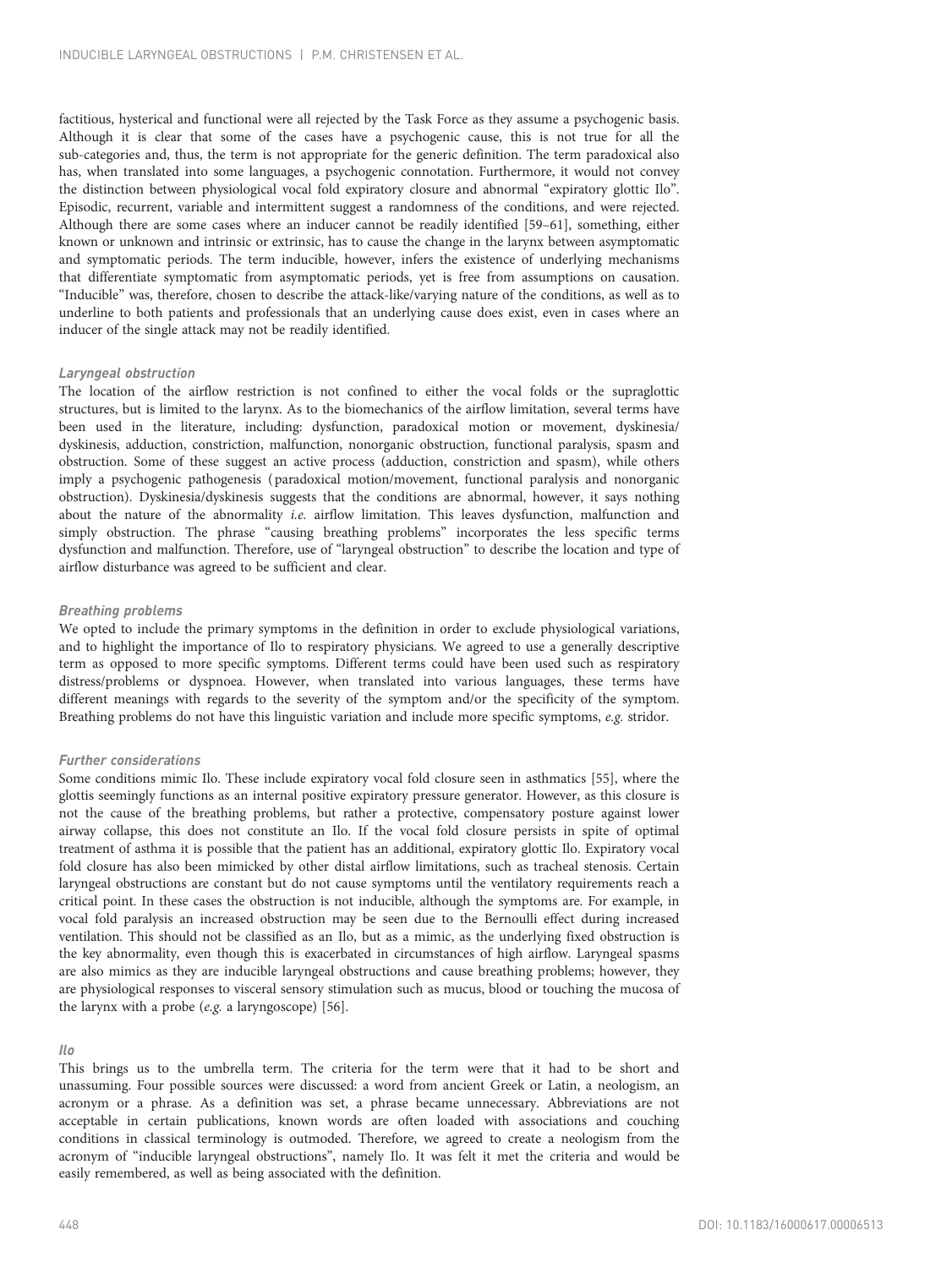<span id="page-5-0"></span>With an umbrella term and a set definition based on the known (*i.e.* common) traits the sub-categorising was more challenging. We do not know if we are faced with fundamentally different sub-groups or if the conditions are simply manifestations of the same basic causation. Two methods of sub-categorising were discussed: a hierarchy and a flat matrix. A hierarchy suggests certain associations depending on the layers of the hierarchy (i.e. the parts which differ between the sub-groups), however, we do not have enough knowledge to determine such associations. A flat matrix does not make such assumptions and is more flexible. It allows for and invites research to complete the network of associations between the different sub-categories as opposed to the more rigid system of a hierarchy.

At present we do not know enough to require more than the description of inducers and laryngoscopic findings. The patient's own description of the circumstances of the episodes gives the inducers (one or more, if readily identifiable) and the laryngoscopic findings simply verify the presence of a laryngeal obstruction. Therefore, these two points make no assumptions on aetiology. As the scientific base grows we shall try to establish how to reduce or augment the sub-classification matrix.

With this new international consensus on nomenclature a general streamlining of future research will be possible as we can match, pool and readily use results from different centres. A revision of the published literature will also be possible to identify and critically review present publications to clarify exactly how much, or how little, evidence we have and where research is seriously lacking.

#### References

- 1 Appelblatt N, Baker SR. Functional upper airway obstruction. A new syndrome. Arch Otolaryngol 1981; 107: 305–306.
- 2 Archer GJ, Hoyle JL, McCluskey A, et al. Inspiratory vocal cord dysfunction, a new approach in treatment. Eur Respir J 2000; 15: 617–618.
- 3 Balasubramaniam SK, O'Connell EJ, Sachs MI, et al. Recurrent exercise-induced stridor in an adolescent. Ann Allergy 1986; 57: 287–288.
- 4 Barnes SD, Grob CS, Lachman BS, et al. Psychogenic upper airway obstruction presenting as refractory wheezing. J Pediatr 1986; 109: 1067–1070.
- 5 Björnsdóttir US, Gudmundsson K, Hjartarson H, et al. Exercise-induced laryngochalasia: an imitator of exercise-induced bronchospasm. Ann Allergy Asthma Immunol 2000; 85: 387–391.
- 6 Chawla SS, Upadhyay BK, MacDonnell KF. Laryngeal spasm mimicking bronchial asthma. Ann Allergy 1984; 53: 319–321.
- 7 Christopher KL, Wood RP, Eckert RC, et al. Vocal-cord dysfunction presenting as asthma. N Engl J Med 1983; 308: 1566–1570.
- 8 Chung KF. Laryngeal stridor during acute asthma. *Lancet* 1982; 2: 767.<br>9 Clinical Conferences at The Johns Hopkins Hospital Upper airway o
- 9 Clinical Conferences at The Johns Hopkins Hospital. Upper airway obstruction in asthma. Johns Hopkins Med J 1980; 147: 233–237.
- 10 Collett PW, Brancatisano T, Engel LA. Spasmodic croup in the adult. Am Rev Respir Dis 1983; 127: 500–504.
- 11 Dinulos JG, Karas DE, Carey JP, et al. Paradoxical vocal cord motion presenting as acute stridor. Ann Emerg Med 1997; 29: 815–817.
- 12 Downing ET, Braman SS, Fox MJ, et al. Factitious asthma. Physiological approach to diagnosis. JAMA 1982; 248: 2878–2881.
- 13 Echternach M, Delb W, Verse T, et al. Does isolated expiratory vocal cord dysfunction exist? Otolaryngol Head Neck Surg 2008; 138: 805–806.
- 14 Ferris RL, Eisele DW, Tunkel DE. Functional laryngeal dyskinesia in children and adults. Laryngoscope 1998; 108: 1520–1523.
- 15 Gessler EM, Simko EJ, Greinwald JH Jr. Adult laryngomalacia: an uncommon clinical entity. Am J Otolaryngol 2002; 23: 386–389.
- 16 Guntupalli KK, Bandi V, Sirgi C, et al. Usefulness of flow volume loops in emergency center and ICU settings. Chest 1997; 111: 481–488.
- 17 Heatley DG, Swift E. Paradoxical vocal cord dysfunction in an infant with stridor and gastroesophageal reflux. Int J Pediatr Otorh 1996; 34: 149–151.
- 18 Heimdal JH, Roksund OD, Halvorsen T, et al. Continuous laryngoscopy exercise test: a method for visualizing laryngeal dysfunction during exercise. Laryngoscope 2006; 116: 52–57.
- 19 Heinle R, Linton A, Chidekel AS. Exercise-induced vocal cord dysfunction presenting as asthma in pediatric patients: toxicity of inappropriate inhaled corticosteroids and the role of exercise laryngoscopy. Pediatr Asthma Allergy Immunol 2003; 16: 215–224.
- 20 Heiser JM, Kahn ML, Schmidt TA. Functional airway obstruction presenting as stridor: a case report and literature review. J Emerg Med 1990; 8: 285–289.
- 21 Kivity S, Bibi H, Schwarz Y, et al. Variable vocal cord dysfunction presenting as wheezing and exercise-induced asthma. J Asthma 1986; 23: 241–244.
- 22 Liistro G, Stănescu D, Dejonckere P, et al. Exercise-induced laryngospasm of emotional origin. Pediatr Pulmonol 1990; 8: 58–60.
- 23 Maat RC, Roksund OD, Halvorsen T, et al. Audiovisual assessment of exercise-induced laryngeal obstruction: reliability and validity of observations. Eur Arch Otorhinolaryngol 2009; 266: 1929–1936.
- 24 McClean SP, Lee JL, Sim TC, et al. Intermittent breathlessness. Ann Allergy 1989; 63: 486–488.
- 25 McNally P, Greally P. Use of post-exercise laryngoscopy to evaluate exercise induced dyspnea. Pediatr Pulmonol 2010; 45: 1037–1039.
- 26 Mobeireek A, Alhamad A, Al-Subaei A, et al. Psychogenic vocal cord dysfunction simulating bronchial asthma. Eur Respir J 1995; 8: 1978–1981.